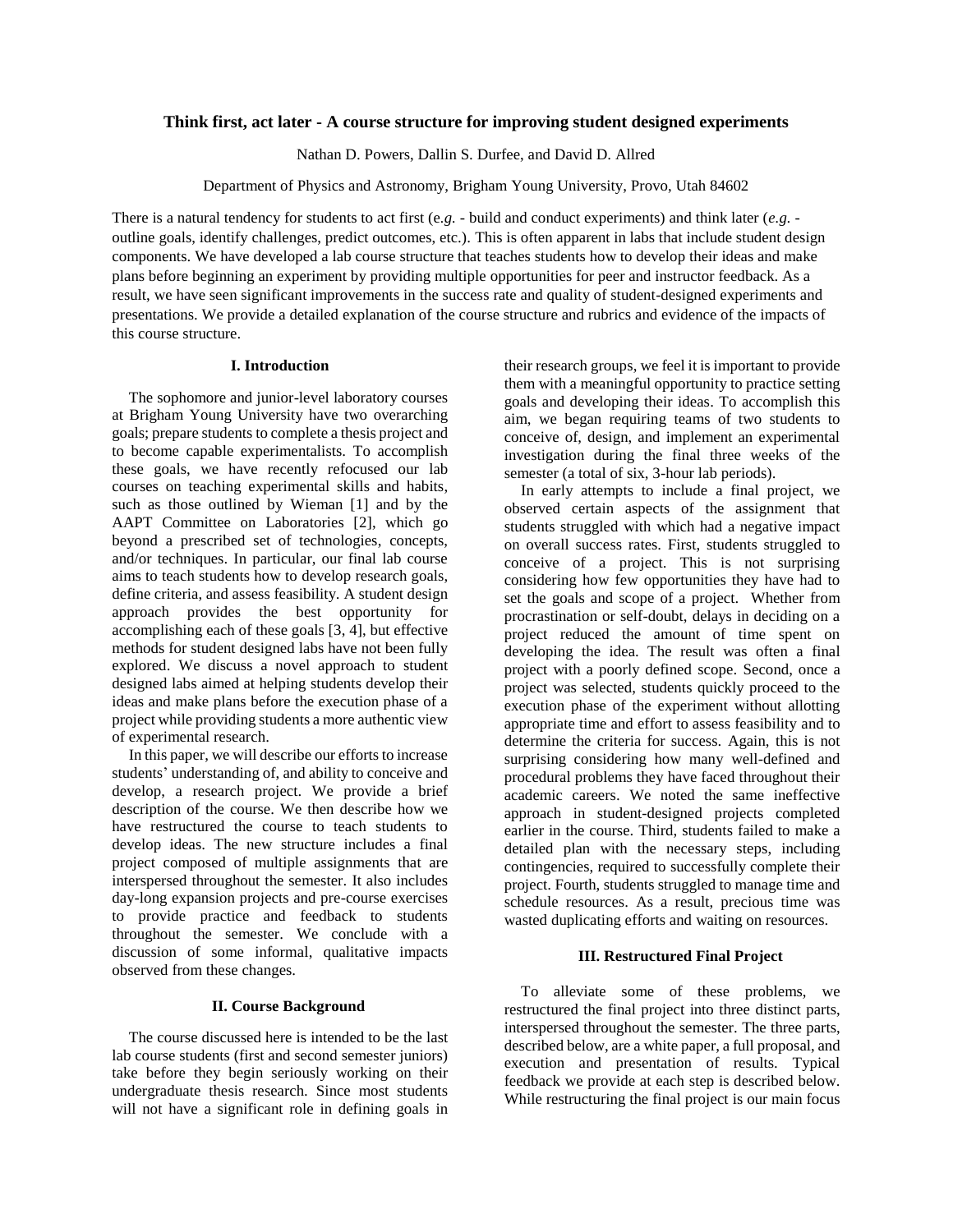here, other noteworthy changes to the course are discussed in section IV.

#### **A. White Paper**

The first milestone for the project is the submission of a white paper by each student in the class. We define the white paper as a report on a complex project that the student would like to investigate. It acts as a sort of pre-proposal and focuses on describing the background and potential benefits of the project as well as the techniques and technologies required to successfully complete it. Some examples of white papers that were developed into successful projects include, measurement of the Verdet constant of water, construction of a Fabry-Perot interferometer to measure the mode of a diode laser, and design and construction of a Paul trap.

The method for reviewing the paper is as important as its preparation. Each semester it is taught, the class has two sections. After anonymizing the submissions, the papers from each section are reviewed by several students in the other section of the class. Each student in the class is assigned three papers to review. In addition, they are responsible for presenting and leading a class discussion on one of those papers during the panel review discussed below. As they review the papers, students consider whether the experiment would be interesting, whether it is relevant to the research areas covered in the class, and whether it seems like a feasible project can be developed. Interest and relevance seem to be well understood by the students. To help clarify how to assess whether a project is feasible, students are given three criteria: (1) Has a calculated prediction been made and do the results indicate that the measurement can be made? (2) Is the equipment necessary for such a measurement available and, if not, has the student indicated how they plan to obtain any special equipment? (3) Does the clarity and completeness, including relevant references, indicate that the student understands the project well enough to complete it? They are also asked to rank each proposal against the others they have read and provide their opinion on whether they think the project should go forward.

After reviewing the papers, one 3-hour lab period is dedicated to presenting and then discussing each paper. Students take the lead on facilitating the discussion while the instructor takes notes to give as feedback to the author. On occasion, the instructor may contribute questions and comments to model how the discussions should proceed. At the end of the discussion, students vote on each of the categories (*i.e.* – interesting, relevant, feasible) for each paper and after all papers have been presented the class decides which projects will be "funded" or allowed to proceed.

Scoring and comments about each paper are recorded and returned by the professor to the author as feedback.

The introduction of this milestone provides a clear distinction between the goal of the project and the detailed proposal of how it will be accomplished. In addition, the review process provides each student with an opportunity to learn how to critique experimental concepts from the perspective of a reviewer and introduces them to the important paneling process they will engage in as professionals.

This process has a significant impact on how the students view their own ideas. As an example of this, at the end of the review session but before getting their own comments back from reviewers, we ask the students if, after having reviewed the other section's whitepapers, they wish they could rewrite their own whitepapers. Their response is almost always unanimously in the affirmative.

# **B. Full proposal**

Only 50% of the white paper proposals are "funded". Students with successful papers are joined by a student in the class whose project was not funded and the two work to develop a full proposal. Since the white paper is submitted early in the semester, the students have plenty of time to develop their ideas and tune their proposals based on feedback from the review process. All comments from the whitepaper review are expected to be addressed in the full proposal.

Before submitting the full proposal, each team prepares an oral presentation on their project which they deliver to their own section. This gives the team a chance to get feedback from their peers, teaching assistants, and professors before turning in their full proposal. In order to help the students work as equal partners, both students work together to prepare the oral presentation but the student which did not write the original whitepaper on the project is required to deliver the presentation and field any questions.

Shortly after the oral presentations, the full proposals are submitted. As with the whitepapers, these are anonymously reviewed in a panel discussion by the other section. Comments from this discussion are sent to the students. Again, the students are expected to revise their proposal to address these comments before turning the final proposal in a second time for review by the professor. The multiple iterations of feedback and revision are a necessary part of learning to successfully develop ideas as a professional.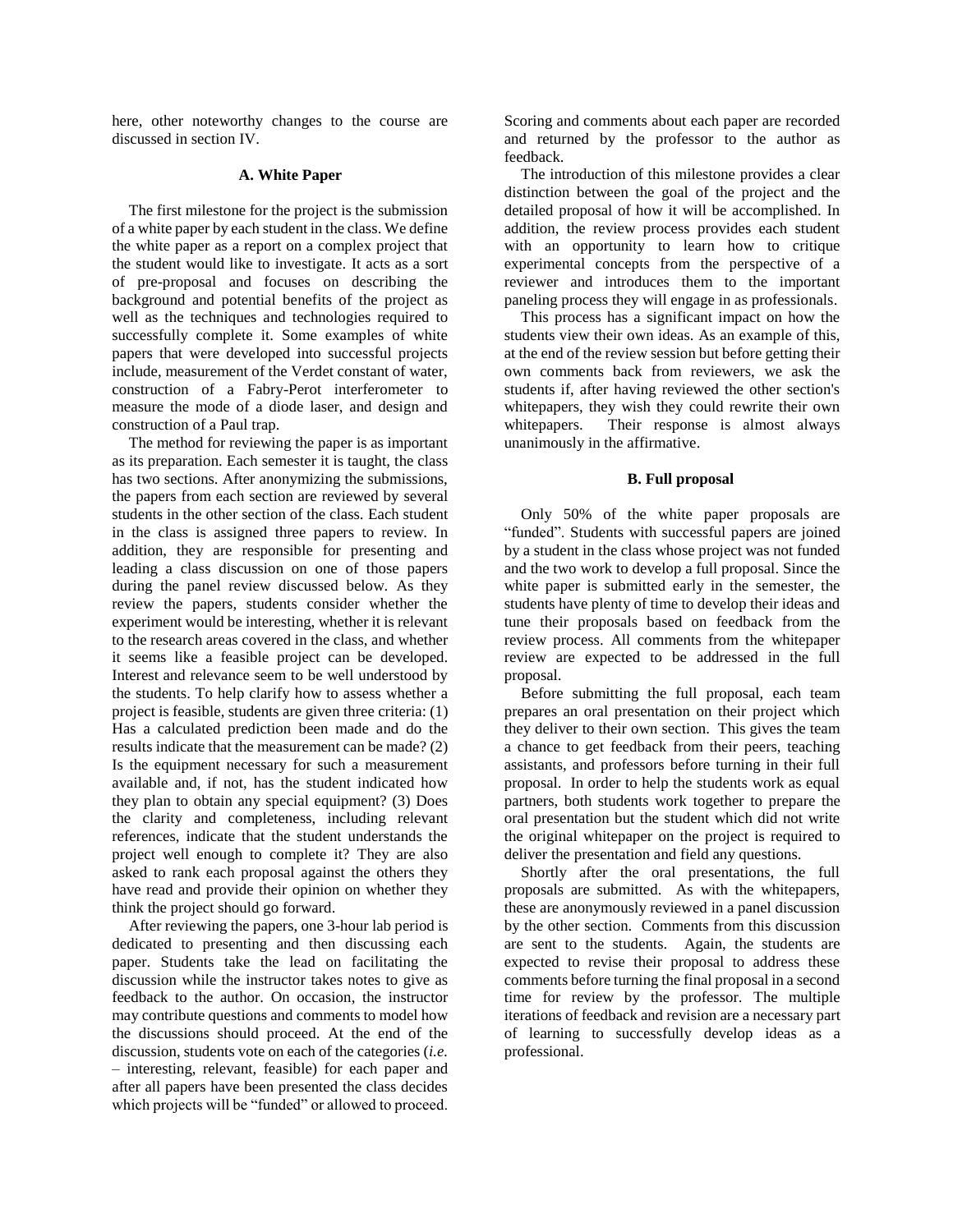# **C. Execution and oral presentation**

Once the team has addressed all remaining concerns about their proposal, they can begin executing their plan. While the last six lab days are reserved for the projects, the most successful teams will be assembling parts well in advance so that there will be no delays. However, accommodations are granted for unforeseen issues. Teams work independently but have many opportunities to get feedback and assistance from TAs and the instructor throughout the process.

At the conclusion of the project, students prepare and deliver an oral presentation of their results as the class final exam. The final presentations are conducted in the same way they would be at a conference except that both members of the team are expected to deliver slides and respond to questions. The presentation is peer reviewed to provide constructive feedback. Students must attend their fellow students' presentations and are expected to ask questions of the presenters. In addition, the presentation is graded by the instructor and serves as the final exam for the course. Students learn the rubric for the presentation earlier in the semester as they give presentations on the smaller expansion projects described in section IV. The rubric includes organization of the presentation, understanding of the material, delivery, and quality of the slides.

# **IV. Expansion projects and pre-lab exercises**

In addition to changing how students prepare for and execute their term project, we made several changes to the course to improve how students approach original research and to help them be more successful with their term project. One of the changes was to make the labs more open ended. The labs in this course cover the topics of vacuum systems, acoustics, microfabrication, and optics. While some of our labs, of necessity, have expected outcomes, many of them have been altered to allow the students creative license in what experiments to perform. Most of the labs now allow students to choose their own approach to achieve results. In addition, some labs only provide a task to complete without any instruction. After giving students a short time to investigate, a class discussion is held to allow each team to share what things they tried and what they found.

Twice during the semester, we also dedicated three of the 3-hour lab periods to "expansion projects," which are essentially mini-term projects. During one lab period students come up with an experiment that is an extension of or uses techniques learned in the previous experiments they have done in the class. They make predictions, design, build, and execute the

experiments, and then analyze their data. The students prepare and present oral presentations on each of these expansion projects. The oral presentations are not graded, but their peers, teaching assistants, and the professor give feedback on their experiment and their presentation using the same rubric used to grade their final presentations. Two examples of expansion projects include the measurement of the Paschen Curve for various gases and using an optical interferometer to measure transparent objects.

Finally, we have also modified the pre-class exercises to help promote improved thinking and planning before an experiment. In addition to helping the students prepare for the technologies and techniques which will be used in each class period, we have added questions to help them think about how to design the day's experiment and be prepared to carry it out. For example, most of the pre-class exercises start with a question asking them to come up with three things they should look up or calculate before beginning to design and assemble the experiment. Each of these changes support the final project and help students practice the habit of developing ideas before implementing plans.

# **V. Discussion**

As with any changes to a course, there are trade-offs to implementing this structure. Allotting time for presentations and proposal reviews naturally reduces the number of experiments that can be performed during the semester. While we have not measured the impacts of these changes, we have observed qualitative evidence of its effect during the three semesters that we have implemented them and feel that the benefits, with little to no increase in work load, make it a worthwhile trade-off. During this time, two sections of the course were taught per semester with a typical enrollment of about 8-10 students per section. Students expressed a positive view of the course structure. We found the course structure to be extremely effective at motivating students and inspiring ownership of the project. Interestingly, the ownership appeared to have little to do with the grade. One clear evidence of this is that students often continue working on their projects outside of lab hours. On one occasion, the instructor had lost track of time in the lab room working on other tasks and the TAs approached him to ask what they should do. The class period had already been over for a half hour and the TA needed to leave, but the students wanted to continue working. Several student teams have also been willing and at times eager to continue their projects after the close of the semester and three teams have even presented their work at a department